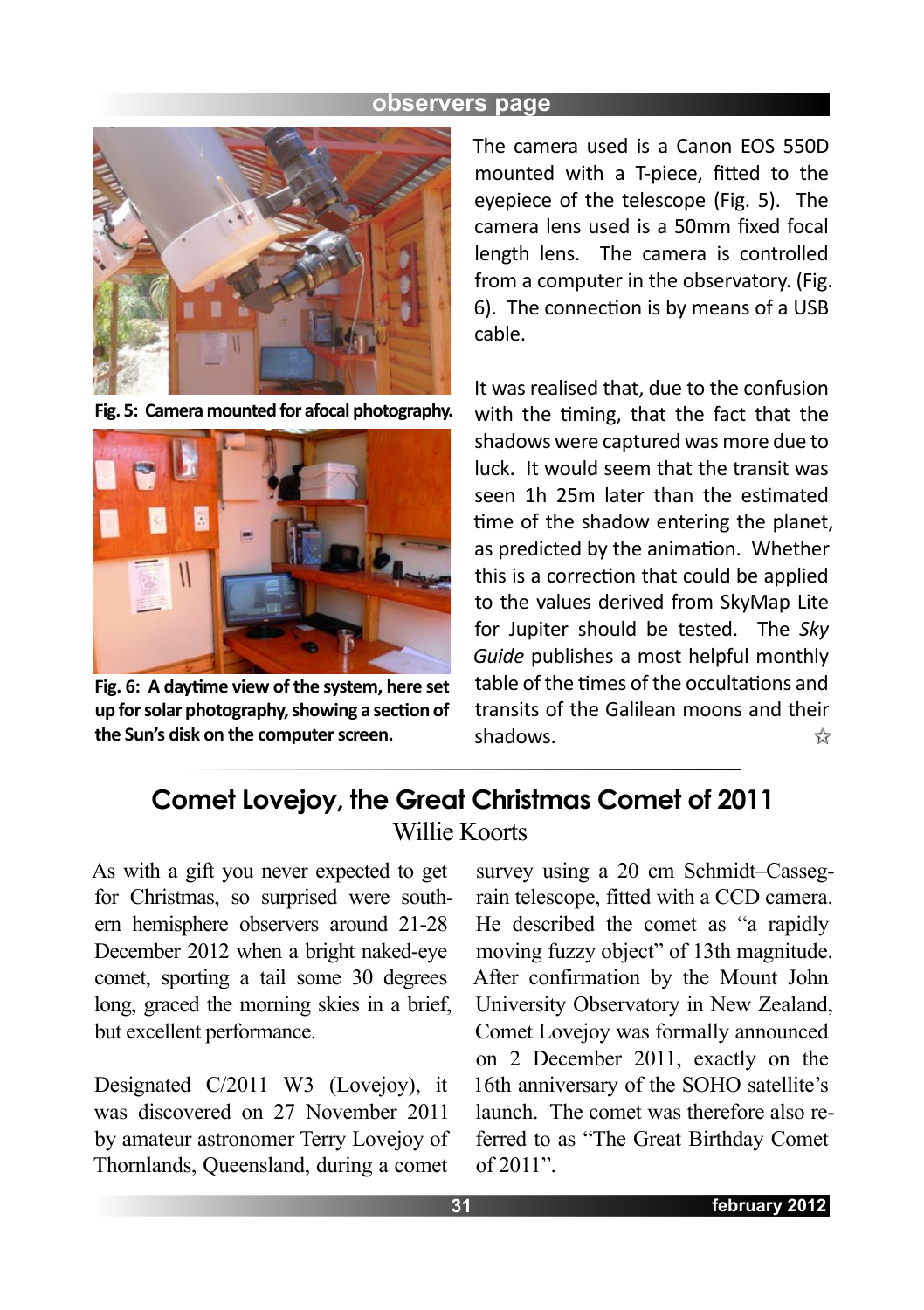Lovejoy is quite a remarkable comet. Unlike most Kreutzcomets which end up being consumed by the Sun, Lovejoy survived after passing approximately 140 000 kilometres above the Sun's surface! This is about one third the lunar distance from Earth, and effectively inside the Sun's corona where temperatures are a few million degrees Centigrade. Before perihelion, the nucleus of Comet Lovejoy had been estimated to be up to 500 metres in diameter. During the coronal passage, it is believed that a significant fraction of the comet's mass was burned off.

The Kreutz-group comets are a family of sungrazing comets, characterized by orbits tak-

ing them extremely close to the Sun at perihelion. Believed to be fragments of one large comet that broke up several centuries ago, they are named for German astronomer Heinrich Kreutz, who, in a paper in 1888, first demonstrated their relationship. Several members of the Kreutz family have become Great Comets, occasionally visible near the Sun in the daytime sky. The most recent of these was Comet Ikeya–Seki in 1965, one of the brightest comets in the last millennium, reaching visible magnitude −11. Of particular interest to South Africa is that the Great Comet of 1882 is also a member. This comet



**The small central white circle in this SOHO frame indicates the Sun behind an occulting disk (the dark blue central circle), resulting in a permanent solar eclipse which makes it possible to see objects very close to the Sun. The remains of Comet Lovejoy's tail can still be seen disappearing behind the occulting disk (left) while the head of the comet (right) is well clear of the disk already (the horizontal line structure radiating from the bright comet head is a CCD saturation artefact).**

was photographed from the Royal Observatory in the Cape and eventually put David Gill on the idea of employing photography in astronomy. Good news for comet watchers is the possibility that another cluster of bright Kreutz system comets may begin to arrive in the inner Solar System in the next few years to decades.

Since the launch of the SOHO satellite in 1995, it has been possible to observe comets very close to the sun at any time of year. The satellite provides a constant view of the immediate solar vicinity. SOHO has now discovered hundreds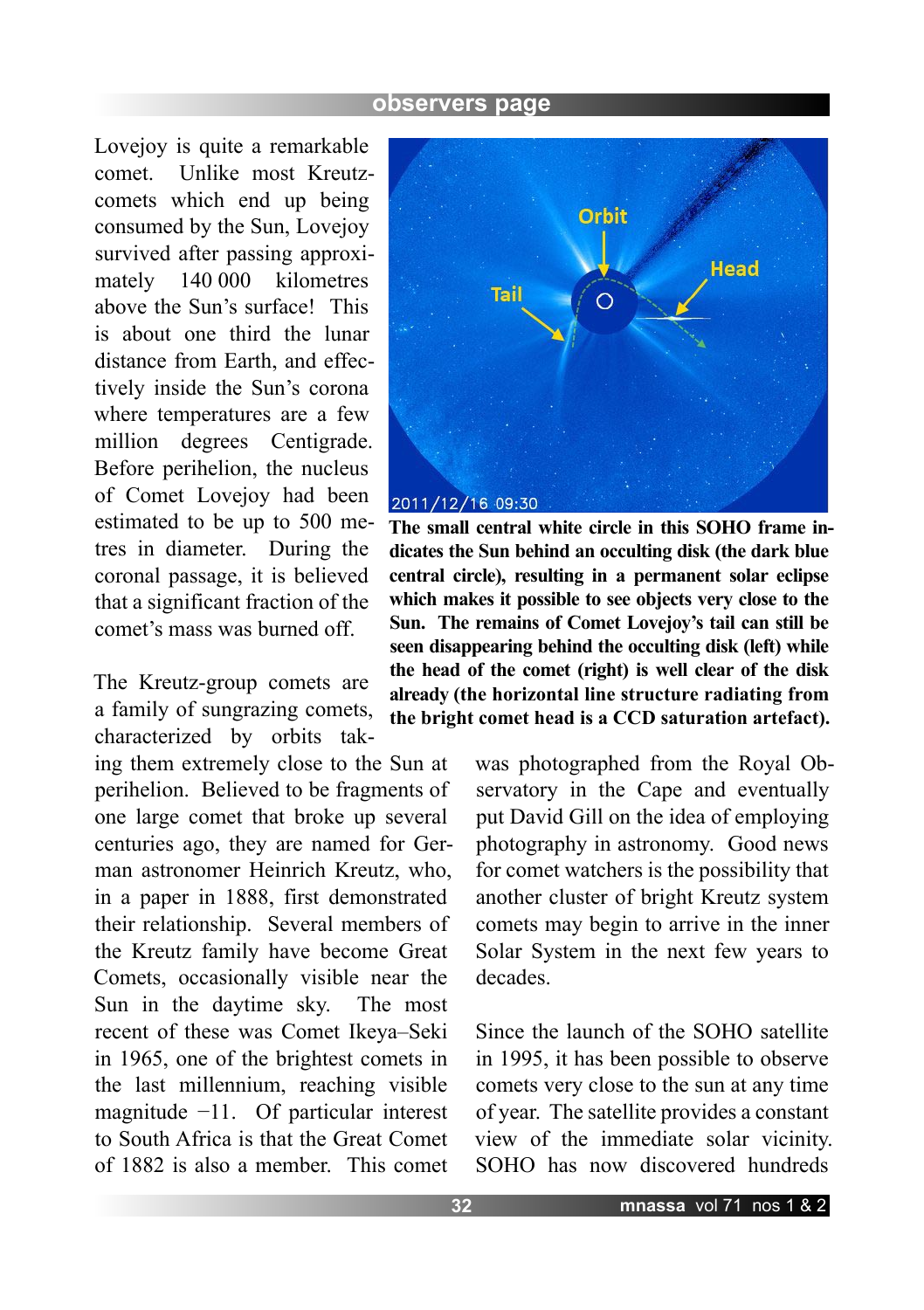of new sungrazing comets, some just a few metres across. About 83% of the sungrazers found by SOHO are members of the Kreutz group. Before Lovejoy, none of the sungrazers seen by SOHO has survived their perihelion passage. Some may have plunged into the Sun itself, but most are likely to have simply evaporated away completely.

More than 75% of the SOHO sungrazers have been discovered by amateur astronomers



**On Christmas morning the author observed the comet from the lovely setting of the Strandveld Museum at Franskraal, overlooking the ocean, unfortunately not in perfect conditions.**



analysing SOHO's observations via the Internet. Terry Lovejoy's discovery is the first Kreutz-group comet discovered by ground-based observation in 40 years. This discovery also makes him the only person to have discovered Kreutz sungrazers both from ground based observation and from images obtained by spatial telescopes. He discovered his first comet on 15 March 2007, designated C/2007 E2 (Lovejoy), using one of his cameras. This was followed by C/2007 K5 (Lovejoy), a mere two months later.

**From the (unfair ad)vantage point of the International Space Station, astronaut Dan Burbank got one of the best pictures of Comet Lovejoy. Credit: NASA**